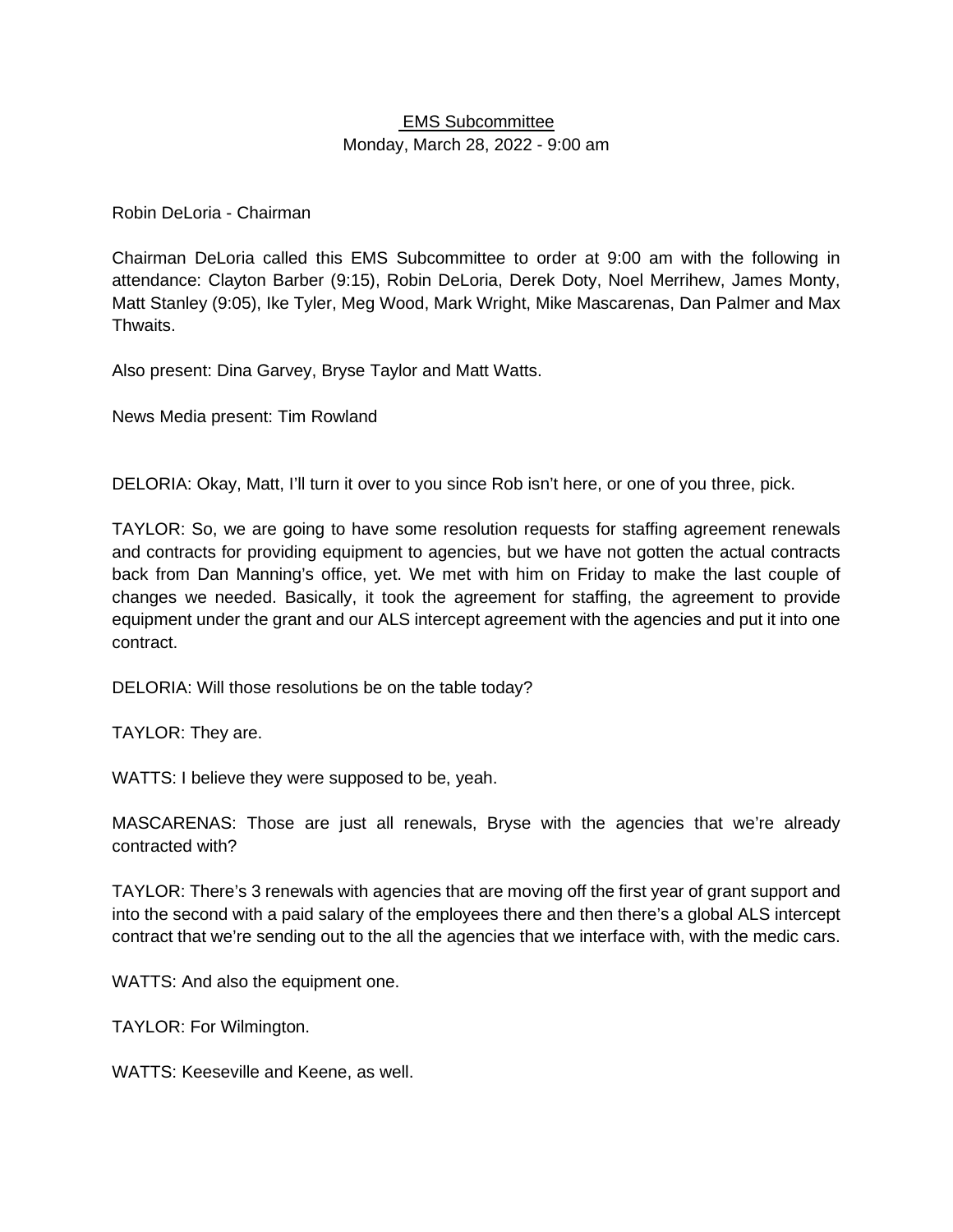DELORIA: Whatever became of the Lake Placid requests, is that tabled?

TAYLOR: Their only request, initially, was for liquid funds, which we can't distribute from the grant and there was no response of follow-up requests.

DELORIA: Understood, then.

TAYLOR: I'll continue to attempt to arrange a meeting with them, follow-up on that and other grant support options for them.

Staffing gaps; we have a continuous listing for all the positions that are open. We hired, actually it was a move from Public Health, Dakota Olcott, he's an EMT on a grant project for Public Health. He moved under us and is full-time in Etown-Lewis. Nathan Thomas was the part-time employee in Newcomb that we have discussed giving hours under one of the medic car contracts. He is going full-time this week, so he'll be helping cover stations for call-outs, vacation time and he'll be in the medic car when there's no stations to cover. I do have one more candidate who is currently a per diem with us for the last fly car position that's open that we're not taking hours from. I had discussions with him last week and we'll be moving forward, he needs to give his 2 weeks' notice to his full-time employer and he'll be starting in the middle of April. So, we'll have some much better public visibility with our medic cars out.

MASCARENAS: So, Bryse, we're we able to meet our contracting obligations with our staffing?

TAYLOR: Yes, all of the contracting agencies are fully staffed we were able to quickly full the opening in Etown-Lewis when we had our resignation. So, the contracts are being fulfilled. Etown-Lewis and Westport are in discussions about sharing a second EMS staff provider between the two of them. Their next board meeting is the end of this month, I believe then they'll bring it to the Board of Commissioners and the squad members and then I'll have discussions with Etown-Lewis about how they want to do that, if it's feasible.

TYLER: How do they do that? Are they sharing all three entities will share or two entities will share? Etown-Lewis and Westport?

TAYLOR: It would be similar to the contract they have prior to getting staffed by us, where they had one person that was stationed in Etown, but would respond to Westport calls. So, it would give Etown a full crew most of the time and they would split the crew to support Westport.

TYLER: How's that charged?

TAYLOR: The fine details of who pays how much would be worked out between the squads themselves, it wouldn't be from us, based on number or calls answered or hours on the ambulance, I'm not sure.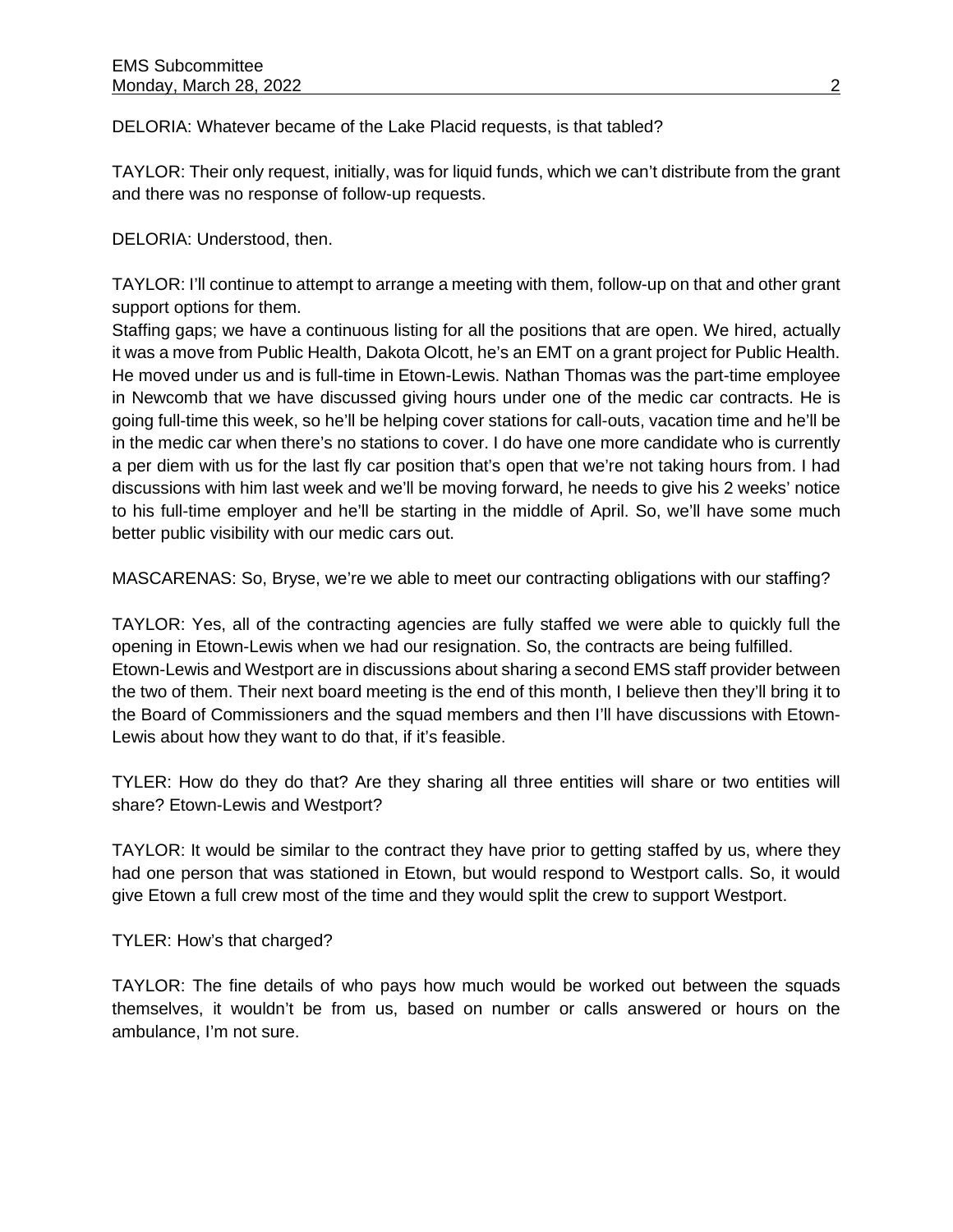TYLER: It just seems to me that if they're stationed in Etown-Lewis it would take longer to get to Westport, I don't know. You're right, I have to have that conversation with them, because if they're paying the same, they shouldn't be.

TAYLOR: I don't believe that you guys have overnight facilities in the fire department and Etown-Lewis does.

TYLER: No, we do now.

TAYLOR: Okay, so that would just…

TYLER: As far as I know, we better have, for \$4 million.

THWAITS: Yeah, the previously contract they didn't, that would make sense.

MASCARENAS: So, they're looking to contract with us or is that something else?

TAYLOR: Yeah, it would be the County employee shared between those two agencies, because neither agency can absorb the full cost of an employee.

MONTY: So, wasn't the fly car, the thought process with the fly car was to fill in those gaps to cover; right? So, we're looking to something in addition to the fly car?

TAYLOR: Yes, because the medic cars aren't on overnights, which is the timeframe that they're looking for.

MONTY: Why don't have the medic cars working around the clock?

TAYLOR: There's not typically a call volume to support that.

MONTY: But, there's enough call volume to support putting somebody in a squad overnight?

TAYLOR: There's not really, but the alternative is them dropping all the calls in that timeframe, nights and weekends.

MONTY: We recently had a call dropped, next door here, we waited over an hour for an ambulance to come for a basketball player that hit their head and we're local and that was at 6:30.

MASCARENAS: Yeah, I think for the County to cover any additional shifts we probably have to double our staff to cover the medic cars and if that's something the County wants to do, we can do that, it would save the locals at the cost of the County.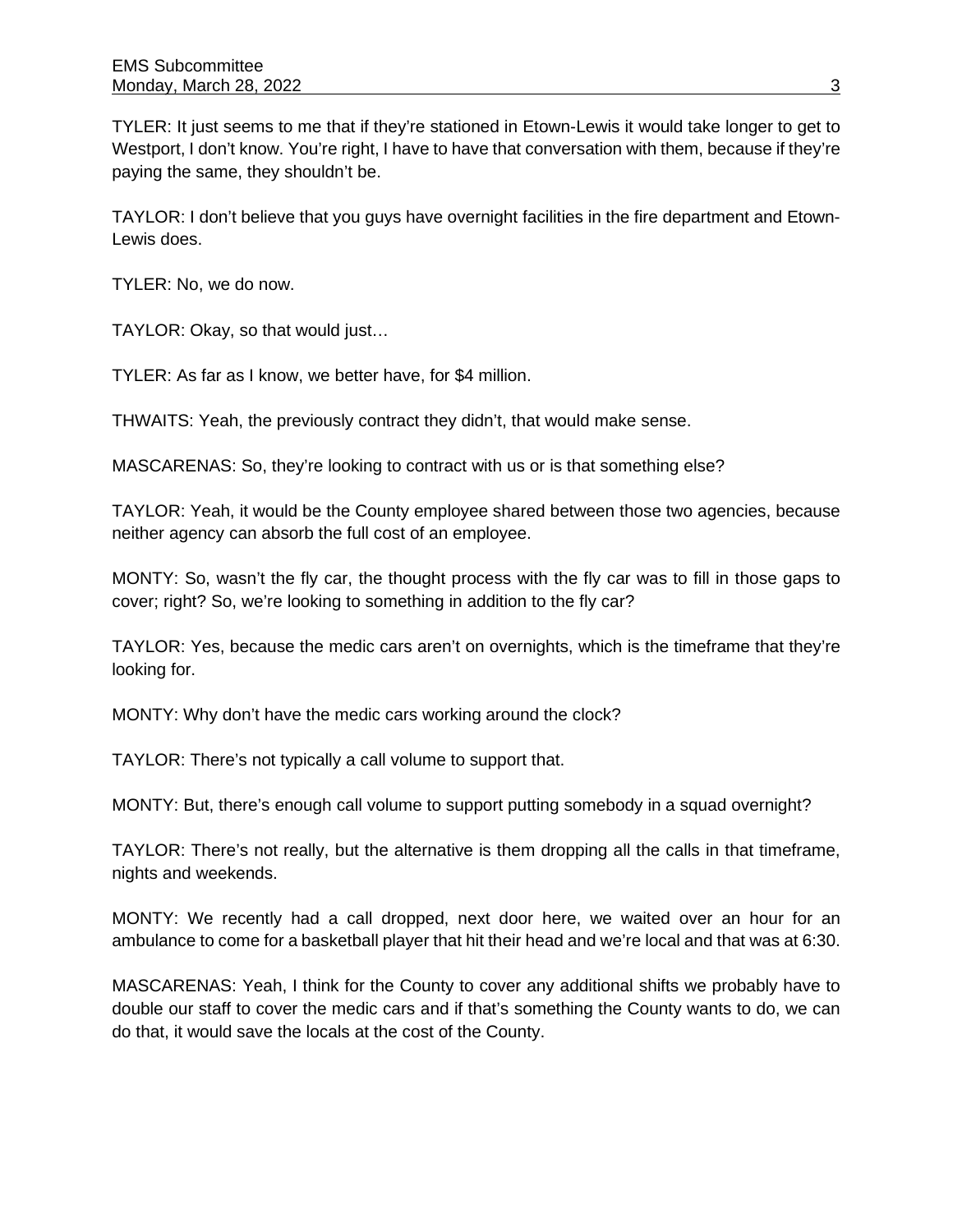DELORIA: But, with the data that you collect from the dropped calls you would kind of find out where the actual needs are, or are we actually creating needs because people have that need on weekends and nights and so forth. I would think that would be data you would use.

TAYLOR: So, they're trying to preempt the dropped calls on the weekends, because they have essentially 3 providers that cover all of their calls and several of them have out of town commitments that can take them away for the entire weekend. So, they're trying to be proactive in obtaining staffing coverage.

DELORIA: When you say overnights, what's the timeframe, is that from 9:00 PM to 6:00 AM or, I mean how has that been planning out?

TAYLOR: So, typically shifts are 6:00 PM to 6:00 AM, 12 hour shifts, but every squad is a little different.

MONTY: I hear there's been an issue with a couple of squads where members are shutting their pagers off and not responding. It maybe the situation why we waited an hour for somebody to come here, if it was my daughter, I would have taken her right over here to the hospital.

TAYLOR: This was in Etown that this happened?

MONTY: Yes

TAYLOR: Do you know what date that happened?

MONTY: I can get it for you, but it was probably a month ago, maybe 6 weeks.

DELORIA: So, you said those 3 agencies are in discussion on sharing positions and they're going to work out the schedules?

TAYLOR: Yes, that would be in collaboration with the two of them, if it works. The bottom line is the money has to come from somewhere and not everybody's able to cover the costs.

DELORIA: Are those 3 agencies part of the medical billing where they're getting reimbursed for the cost?

TAYLOR: Etown-Lewis is, Westport is in discussions to become able to bill. Me and Ike sat with the Board of Commissioners and one of the Chiefs and the head EMT and had just over an hour meeting with the way to be able to enable them to bill.

TYLER: Hopefully this new legislation will help.

TAYLOR: I mean so, the reality of it is everything that we're doing is in flux until after April  $1<sup>st</sup>$ , because there's a large change to Part 800, which governs EMS in the Governor's budget bill. If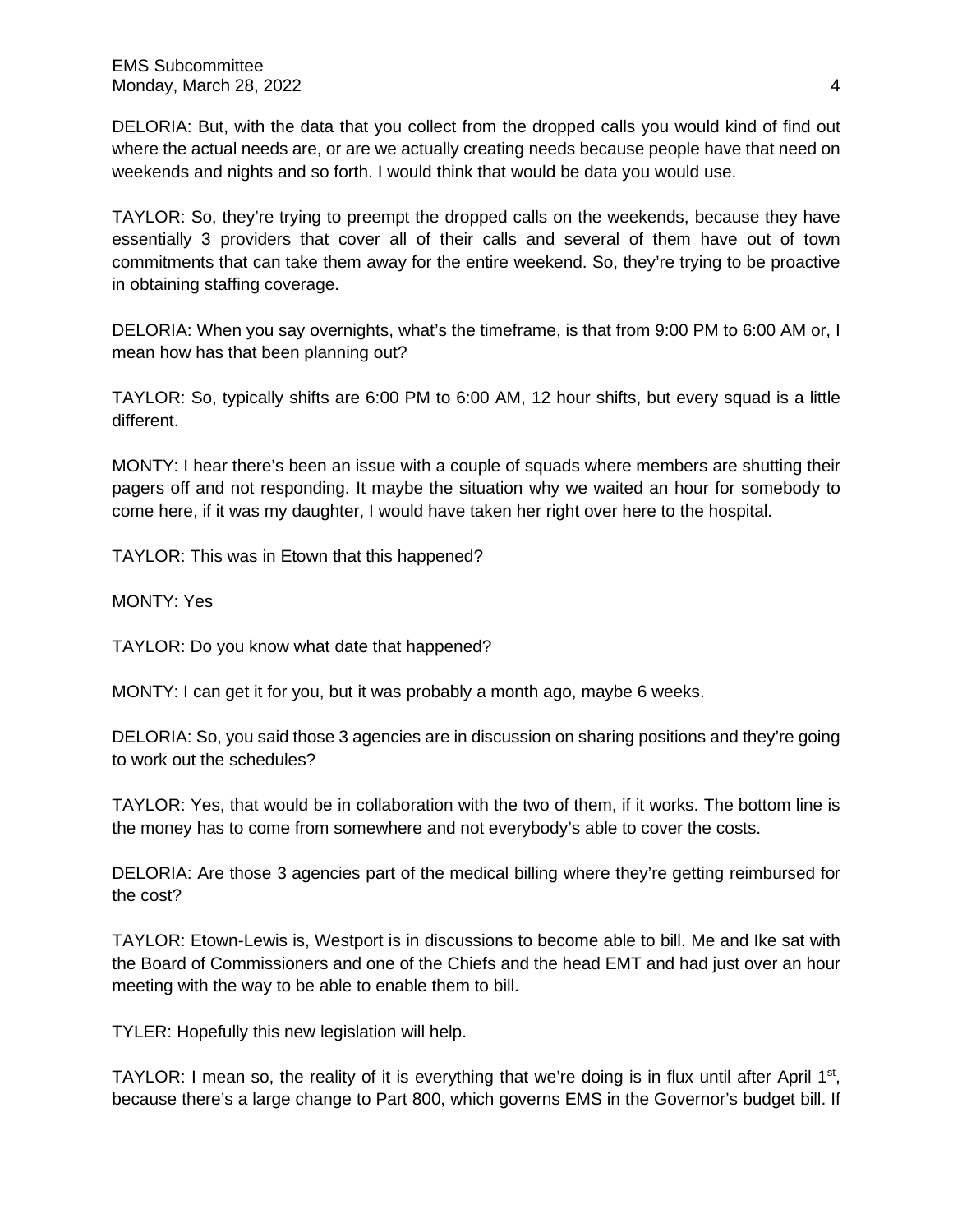it doesn't pass April  $1<sup>st</sup>$  then the executive orders expire a lot of our programs are going to be completely shut down, until there's legislative change to Part 800. All the community paramedicine programs, mobile vaccinations, all of that will be completely shut down, if the Part F to Part 800, doesn't pass.

I also had a meeting with Keene, who is, they separated their ambulance from their fire department, so they can bill and get revenue recovery. They have a CON that covers the entire town of Keene. I am attempting to moderate discussions with them about combining their ambulance districts, so Keene and Keene Valley and they already, pretty much staff, so not a lot will change with that, but it would allow them to build a schedule with more resources to cover the gaps.

DELORIA: Are they receptive to that idea?

TAYLOR: Not initially. I am working on it.

DELORIA: You need more Robin approach; you negotiate their surrender.

THWAITS: I would say they're about 60/40, right now.

TYLER: How did that process go?

TAYLOR: They said it wasn't very challenging, it was time consuming and it's really much simpler, because they don't have to apply for a CON, it's a transfer of CON and that's a much faster process through the REMSCO and through the State to get that done.

DELORIA: I find that hard to believe, but I will believe you when you say it's faster to do it through the State.

TAYLOR: No, no, no, it's faster than applying for a new one. It's not fast, by any means, it's faster than applying for a new one.

DELORIA: Shorter application, only 26 pages instead of 38; right?

I will add, this is a good point to add this, when we went to the conference in Albany, Shaun and I sat in on the EMS debacle and Shaun lit right into them and he kept looking at me for my turn, you know, so we feel that we kind of set the record straight on why people are, these agencies are losing volunteers and what's happening, whether or not it fell on deaf ears, I cannot tell you, but we didn't, we didn't filter our conversation with them.

TAYLOR: Yeah and it's a realistic and nationwide happening that EMS is moving away from volunteer. The certifications are becoming more stringent, there's serious discussions that the paramedic being a degreed program, like a RN.

TYLER: Great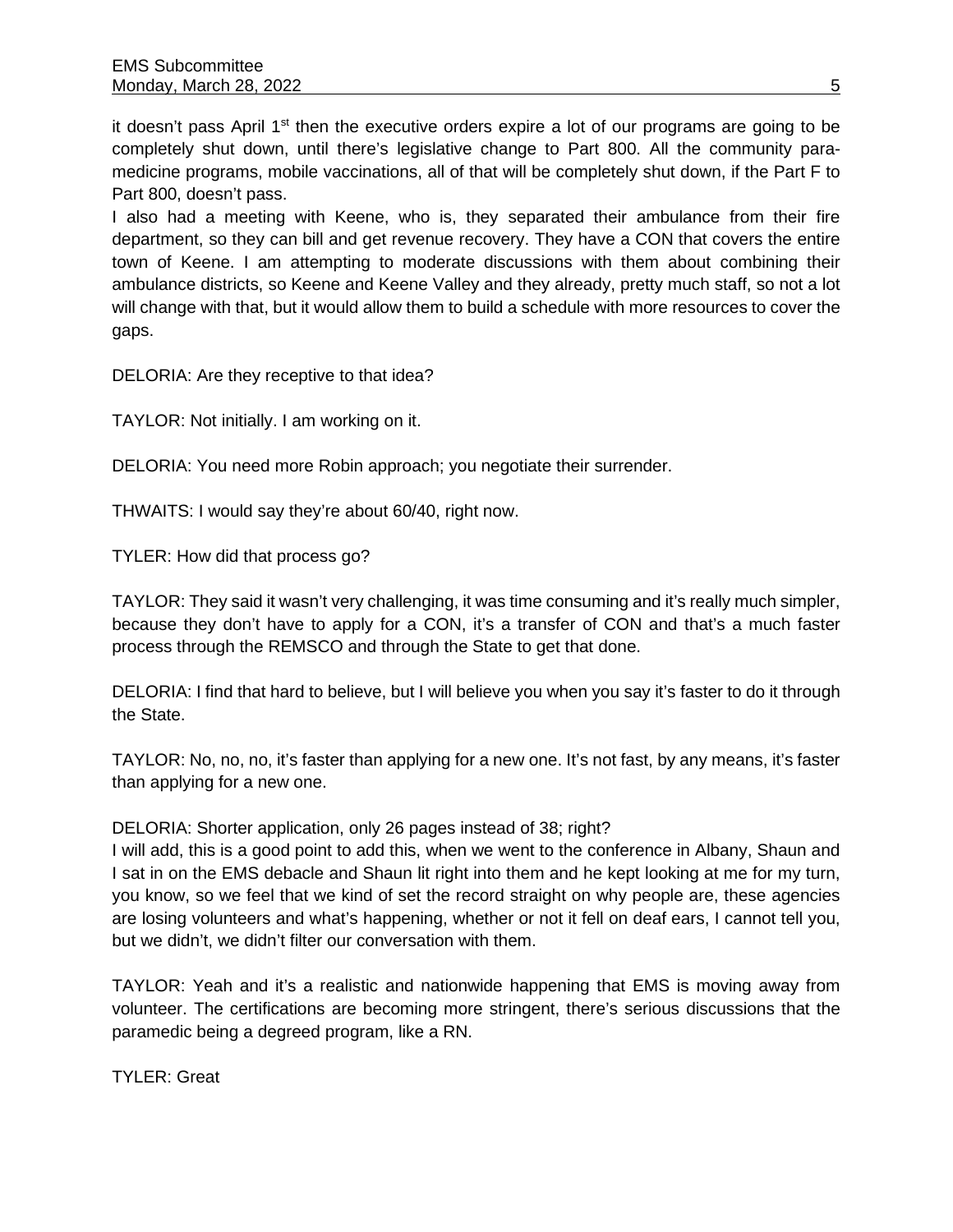DELORIA: Understood, that's what they want, but whether or not they're going to get that is another matter.

TAYLOR: Well, all of the large lobbying agencies for EMS, so, NAEMC, National Association of EMS Physicians, National Association of EMTs are all pushing for this agency.

DELORIA: We can't find truck drivers, where are we going to find paramedics? They want a physician assistance on every ambulance is what they want. So, when they heal them on the way down they can turn around and bring them back home.

TYLER: That's the issue, they don't care about us.

DELORIA: I don't know how we'll ever change that, but I think we've got something good going here, if we focus on it and make it work. It's supposed to be a "Pilot Program" and if get it running the way it should, it will be adopted as such.

TAYLOR: And I think the talks between Etown-Lewis and Westport, Keene and Keene Valley, really are kind of the beginning steps of the collaboration, I'll say the first word, consolidation that this program was initially started to look into. It increases a pool of resources and spreads the cost and I think that's the only way we're going to have success moving forward.

DELORIA: What's the risk of, you know, our County CON being separated by this new legislation, where it doesn't really even warrant or justify our continued programming?

TAYLOR: Our CON isn't at risk with this. So, the programs that are at risk with this, are the Community Para-medicine Programs; which is something that we've been investing a lot of man hours in to developing for the County, both to decrease the number of 911 calls that are unnecessary, as well, as potential for revenue recovery for the County. Mobile vaccinations; so a lot of the stuff that we did for Public Health support in the pandemic, with providing EMTs that could do vaccinations at clinics and pods and stuff like that. All of that stuff will get shutdown, until there was actual legislative change and right now it's bound up in the budget bill. So, there's a lot of stuff that's kind of in the air. We also have 3 different bills that are changing, whether fire departments can bill or not, how municipalities create ambulance districts, both like county all the way down to village. So, there's a lot of stuff in the legislature right now, that's making, predicting what's going to happen in the future impossible.

DELORIA: What's your feeling on this EMS bill that passed the Senate and is before the Assembly?

TAYLOR: The one that allows fire departments to bill?

DELORIA: No, it's the consolidation where they can take two towns, villages, whatever and form a district. Because me, personally, I think that's the most ridiculous piece of legislation at the table.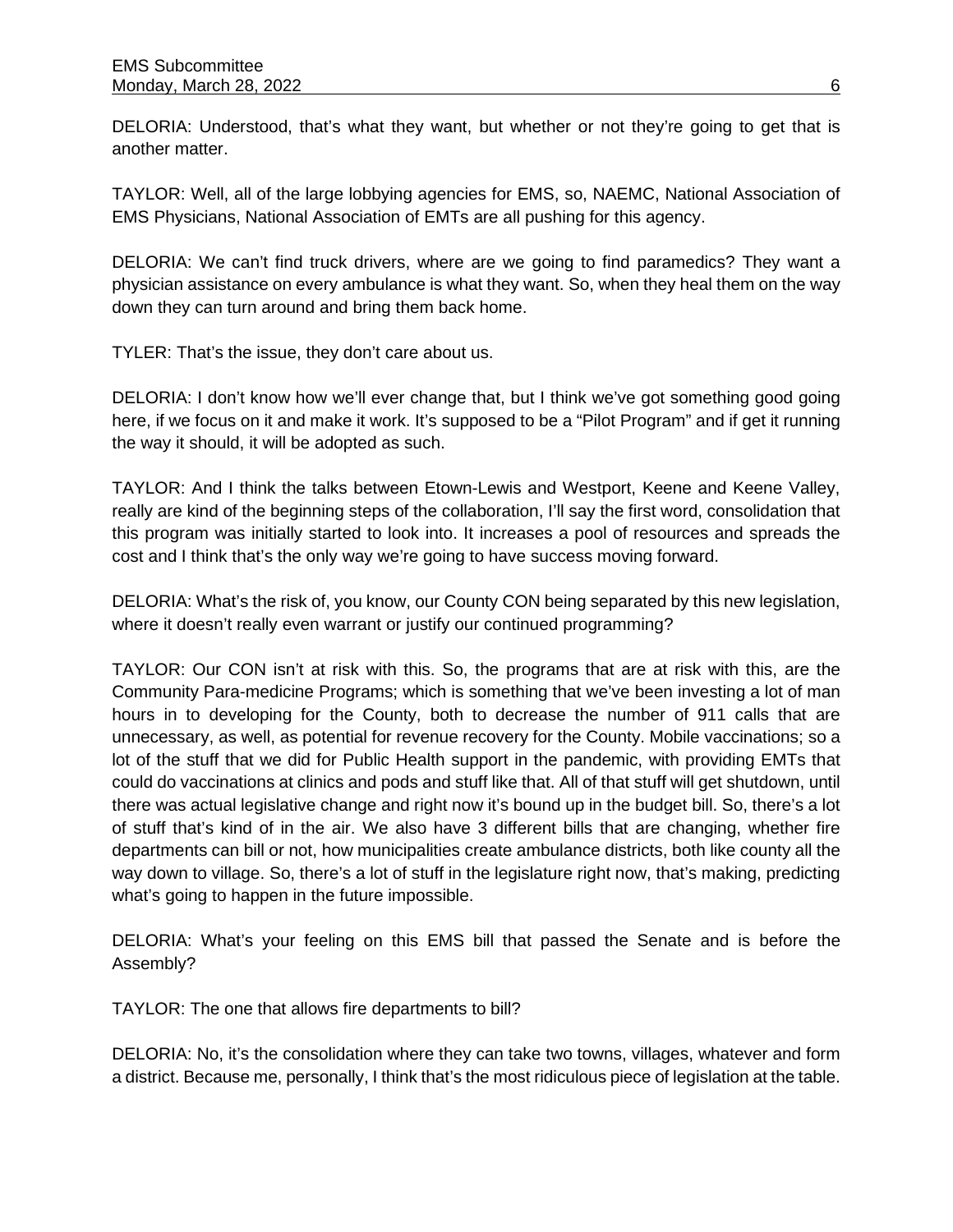TAYLOR: I'm not a lawyer, just I'll preface that with this, but, from the municipal laws that I've seen, it's not really changing much. The municipal laws already allow for everything from a county down to a village to form ambulance districts or contract with persons or companies to provide ambulance services in their area.

DELORIA: So, why is this supposed to be a fix to something? If we don't need it, we don't need it.

TAYLOR: I don't have an answer to that question.

PALMER: The reason you would want a district, per se, is because it pulls in those exempt taxpayers that are not paying now.

DELORIA: Okay

PALMER: The County has about \$182 billion in assessed value and about \$8 or \$10 billion of that is exempt. When you form a district, you then pick up those exempt properties, it has the effect of lowering the tax rate.

TYLER: Would all tax exempt properties can be?

PALMER: Virtually all of them would fall into it, once you have a district, they are no longer exempt. That's like your water district, fire district, those are not exempt. So, that's really the purpose of a district is to provide that you pick up that extra assessed value and essentially all it does is lowers the tax rate, because you now are dividing out what your budget is to.

DELORIA: Would that apply for the County, how we're trying to get setup, as well?

PALMER: Yeah

TAYLOR: Yeah, the County could establish a countywide EMS District.

PALMER: The other thing a district does is it allows those towns that may not want to participate to, you can draw the borders around. So, if a town said, I don't want to be in, a district can get set up and formed and it's just that particular border's left out. Right now, if we end up paying for an EMS it's going to go on the County levy and irrespective of where you are, everybody's going to share that cost.

MONTY: But, the tax exempt.

PALMER: Except for the tax exempt.

MASCARENAS: Who are often big users.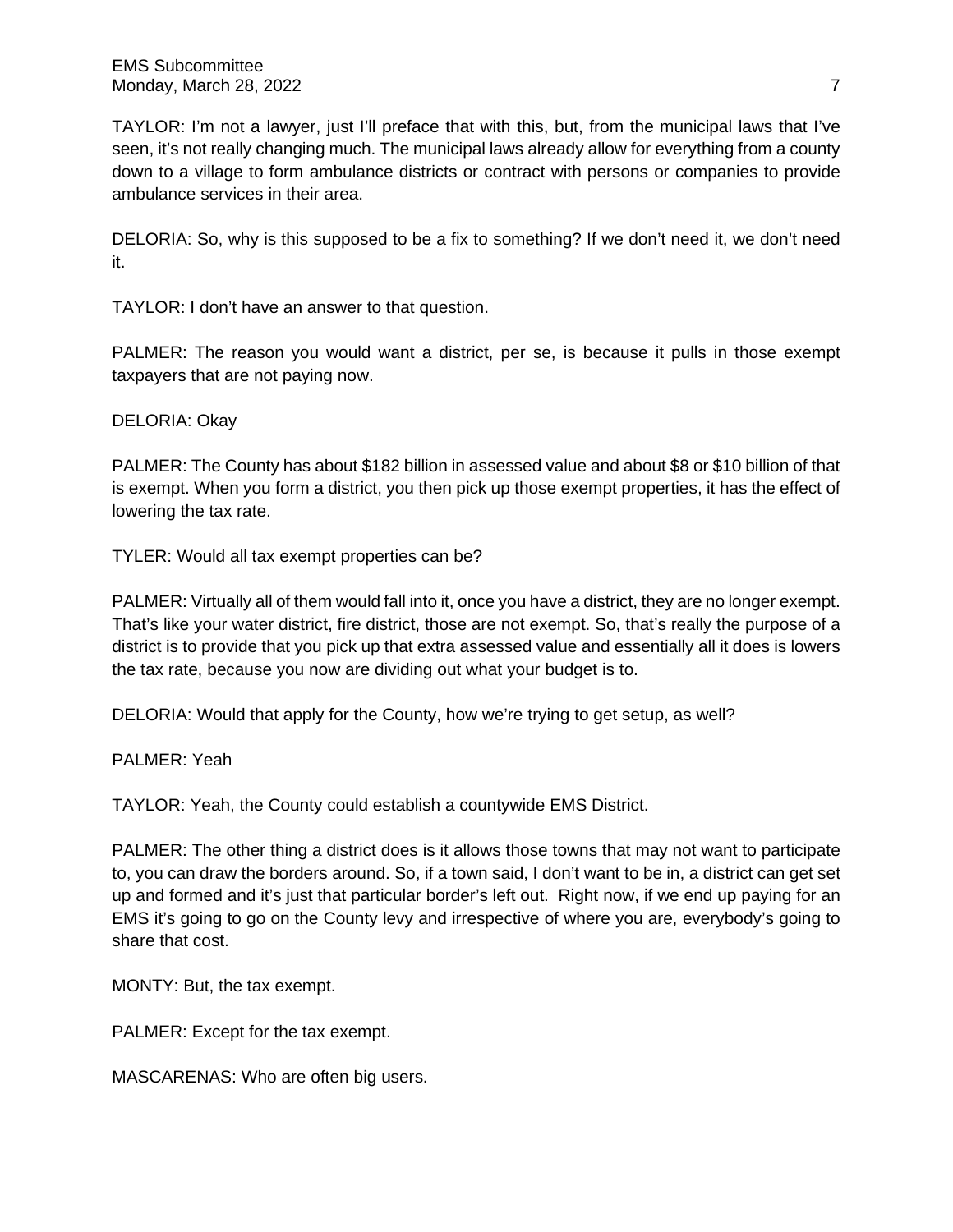TAYLOR: And it's hard to sell EMS to people, because a lot of the benefits are intangible and this program has had significant impacts, not only in the data. Like dropped calls have decreased by 99% since the start of this program, but ALS providers are working in their own districts and am to volunteer, because they're not traveling out of their district to work somewhere. We're retaining people in EMS that would have otherwise have left, because we're offering higher wages and benefits and things that honestly, before now, were not ever seen. I worked 4 jobs before I came and worked for the County as a paramedic to make ends meet than I was able to work 2 jobs.

STANLEY: Welcome to living in the Adirondacks.

TAYLOR: But, how do you, the problem becomes, how do you explain to people the benefits that they're seeing, because their intangible and when people are hearing that they're going to pay more for a service, they want to know what they're getting out of it and that's the sell that we have to do.

PALMER: EMS is not something that most people think about until they pick up the phone and dial 911.

TAYLOR: And it's a lot of the Sheriff's, everybody pays for it and they're available for everybody in the County, but some people don't use them.

PALMER: Right, that's the way a lot of our services are.

TAYLOR: It doesn't decrease their availability of the need to have them and EMS is in the same boat. Anything else about all of that?

So, there are 2 upcoming EMT classes and AEMT class. One will be a day class, taught by Patty Bashaw, primarily focused on the deputies coming out of the academy, but there will be, it's open to the public, so there will be other people taking that class.

There is a nighttime class that will hopefully be held in Moriah. Dakota Olcott, who is our new hire, who's a CIC, if he passes his test this morning. He'll be teaching that one and then Patty's doing an AEMT class and I don't have the schedule for that, yet, there's been a significant amount of interest from some of the local squads to get some of their people that are interested to the next level.

DELORIA: Bryse, one of the bombshells that we dropped in Albany, last week, was the fact that the Public Health Law permits these courses to be pushed out online, as much as possible. Is anybody really focusing on that? Because it seems to me, if people from Newcomb, hypothetically want to take a course, they're going to drive one hour each way and naturally, if it's a lab or hands one thing, I can understand, but what's the difference when it's somebody taking up space in this room or somebody taking up space on that television? I'm just wondering, are you guys, we should, the County, you on our behalf, should be pushing that in Albany.

TAYLOR: So, most of these classes are hybrid classes, so a mix of zoom and in-person. There's some stuff with EMS that you just can't teach virtually.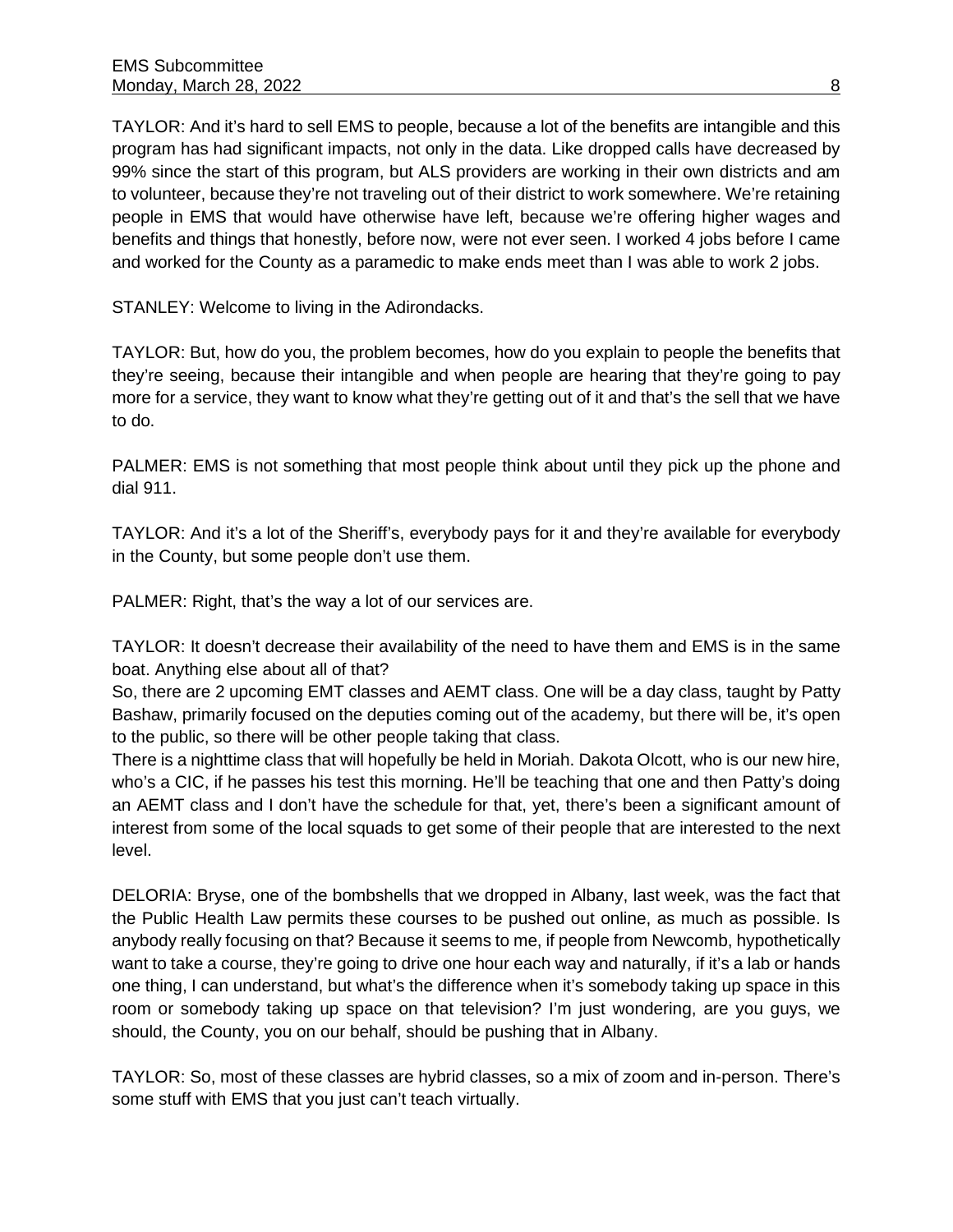DELORIA: Understood, but there's a lot of it that can be.

TAYLOR: There all hybrid now. I do know with some of the pandemic restricting decreasing, that there's probably going to be a push to put it back, mostly in person or entirely.

DELORIA: I don't know, but that's the ridiculous nature. If the law states, you can do this, why are they not doing it? It seems me that we've got this monopoly of instructors that don't want to go out of their way to provide zoom capabilities for people taking these classes.

WATTS: Is it only that way because of the pandemic, right now?

TAYLOR: The hybrid classes? Absolutely.

DELORIA: But, the pandemic came after the legislation, that's been on the books for a long time and nobody seems to want to do anything about it. It doesn't make any sense to me.

TAYLOR: So, there's actually been a couple of programs that attempted district learning and they failed pretty spectacularly.

DELORIA: How long ago?

TAYLOR: 2014, I think was the last remote paramedic class with Hudson Valley.

DELORIA: It might be a good pilot to start up again.

TAYLOR: So, Bruce's program is interesting, because it's in-person, but it's distance learning between 3 different sites, to increase availability to people.

DELORIA: Right, but to my point, Essex County, 18 towns spread right from hell to breakfast, these people are really the ones that need access to remote learning, not what you're saying, with probably most of the people taking those classes live within 15 minutes of the building where they're joining remotely with these other agencies, so I just don't think the focus is there and really needs to be.

THWAITS: Which they are doing with the paramedic program. They're hosting out of our building, but it's being streamed to….

WATTS: Glens Falls and Malone.

DELORIA: So, that's 2 spots on that TV screen where people could be in Newcomb, Minerva, North Hudson, wherever, doing the same. I don't know, I think you should work on it.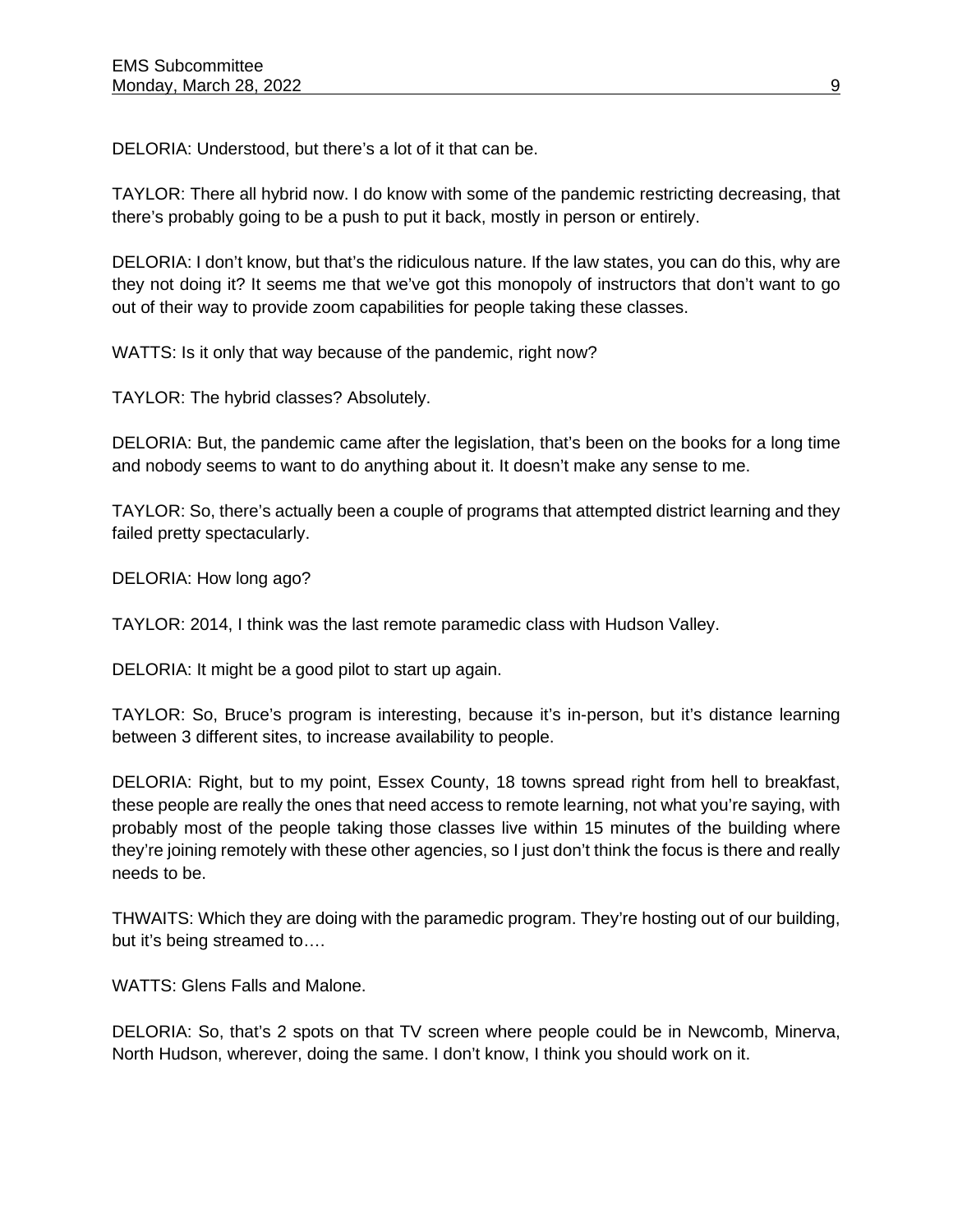TAYLOR: I am happy to follow-up on it. I do know that they're being planned and approved by the State as hybrid classes, but the push is going to come from the State. It's not a local instructors issue, the pushes are coming from the State.

DELORIA: Understood, but we pushed that quite heavily down there in Albany, so wherever or not it fell on deaf ears, again, I don't know.

TAYLOR: So, Dakota Olcott is taking his test to become a CIC. This is another instructor in the County that can do CFR and EMT classes, which are the entry levels to the profession. The AED distribution and training is actually separate. We have built a list of instructors that do CPR classes and we're coordinating with the fire departments to get everybody trained and with that training, we've refreshed the AEDs and 1<sup>st</sup> Aid bags and those will be getting distributed to the fire departments as they do their CPR classes.

WATTS: We just did a class this weekend and there's another one coming up, next week, I believe.

TAYLOR: And we're continuing to reach out to people to try and get it scheduled, everywhere.

DELORIA: Yup, that's a pretty interesting product. I looked into that when Patty first brought it to the table. So, I curious to see how that whole software program works out.

TAYLOR: The scheduling software?

DELORIA: Yeah, yeah

TAYLOR: So, we sent a survey back into Personnel about the potential use of the Munis model, I believe the Sheriffs are using it. We have not heard anymore back, so we will continue to followup on that. From the survey they sent, it sounds like this can met our needs, it just has the unfortunate stigma of being in Munis; which has its own set of problems.

So, centralized billing; which we would like to return as revenue recovery support. Westport's possibly perusing, we discussed that they have to have their Board and squad meeting. We sat and discussed the best way to do that and Ike joined us for that. They seemed pretty receptive to it, but it a process, you have to form a LLC and separate and do the CON transfer, but Keene did it and I believe Schroon Lake recently did it and they said it was a relatively smooth process, just a little time consuming.

WOOD: Take the people out of it and then it's smooth.

TAYLOR: That applies to a lot of things in life.

And then the community of para-medicine program that were discussing is tied up in that bill. We've invested a lot of hours, we have potential telehealth providers to make the system work. We're in discussions with Elizabethtown Community Hospital and the surrounding health centers and we have a viable model that's working other places in the State, particularly down in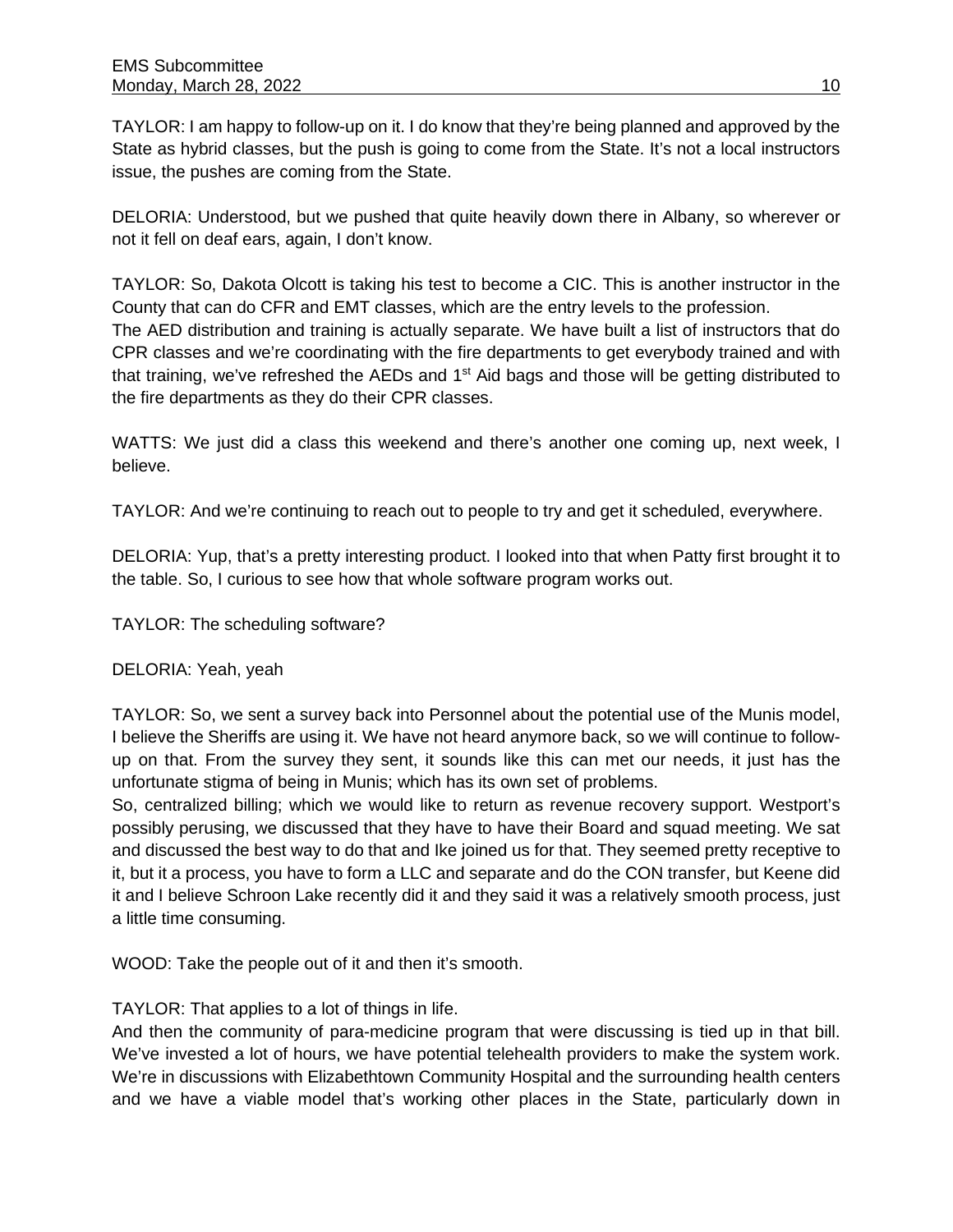Cambridge Valley; which was the pilot program for all of this and there's a lot of insurance changes with Medicaid and Medicare. ET3 is in pilot, which is what would allow Medicaid and Medicare to pay out for a treat in place or a transporting to an urgent care instead of the ER. But, all of that's up in the air and influx until the budget bill's voted on.

And then one thing that was not on the agenda, we have a budget line item and it was already approved for a senior account clerk, do we need to move a resolution to Ways and Means to begin the process of hiring or can we post that position?

PALMER: You can post it, if it was in the budget already.

TAYLOR: Do either of you have anything, Matt? Max?

WATTS: I think you covered everything.

TAYLOR: Any questions from anybody?

DELORIA: Max, AEDs, can you get us a price on them, is there anything on State Contract for AEDs?

THWAITS: I did look after last meeting. They're not on State Contract. The last one we bought we're refurbished, so I didn't know if you guys wanted to go that route. They're cheaper, but they're certified.

DELORIA: Send me what you have on that. Kevin Boland is actually looking into that.

TYLER: How much do they run?

TAYLOR: Refurbished are between \$1,800-\$3,000.00, new ones are \$5,000.00-\$7,000.00, depending on how fancy you get. They've come a long ways from when they first introduced and were \$10,000.00-\$15,000.00 apiece.

DELORIA: And do you have a line on where to buy those new, as well as refurbished?

THWAITS: Yes

DELORIA: Send that to me. Kevin dropped the ball on that, but he's busy, too, so I'll push him along. Okay, does anybody else have anything? We stand adjourned, thank you, great job.

## **AS THERE WAS NO FURTHER BUSINESS TO COME BEFORE THIS TASK FORCE IT WAS ADJOURNED AT 9:30 AM.**